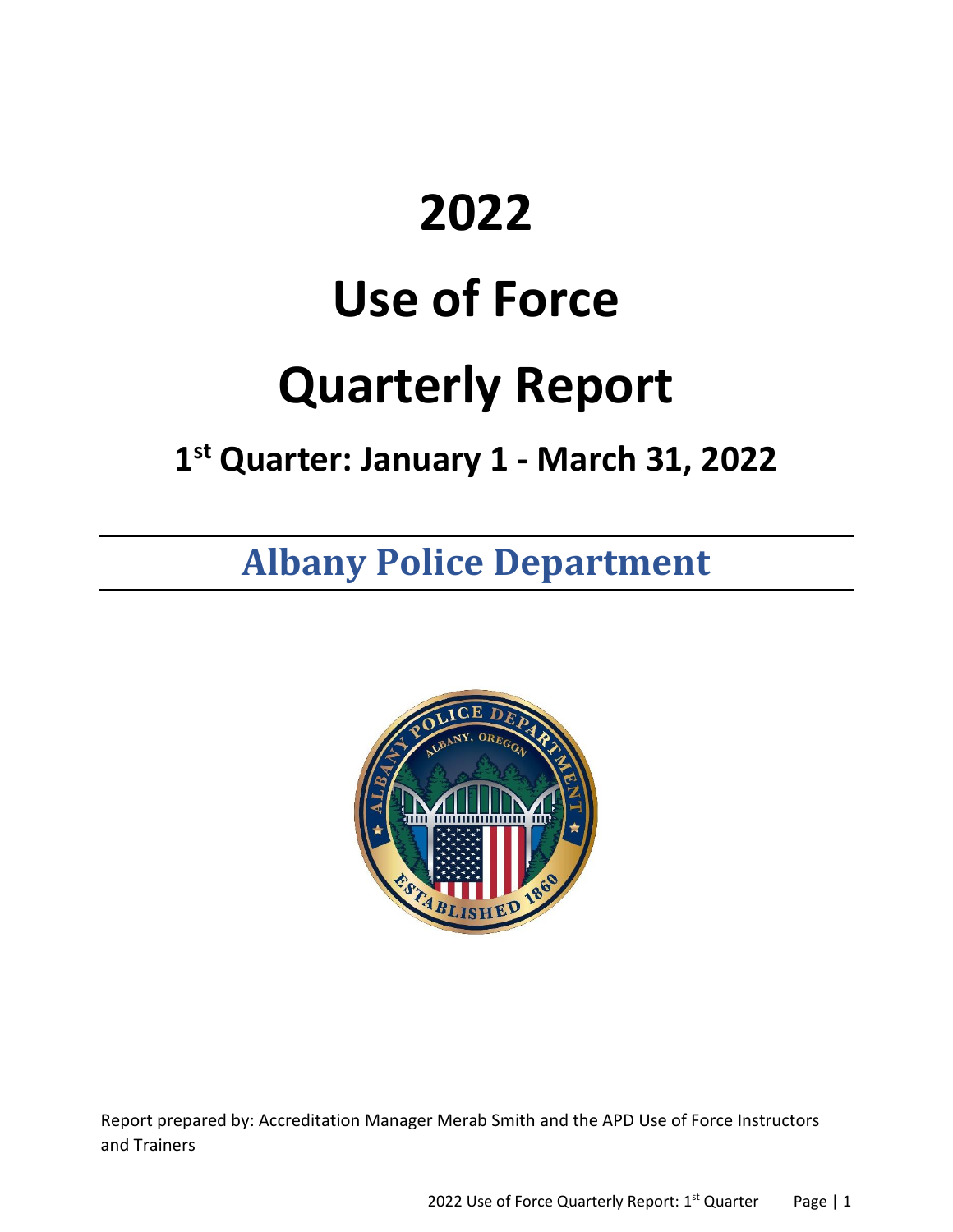#### **Introduction**

This is the first quarterly report for Use of Force incidents for the Albany Police Department in 2022. Quarterly reports are designed to provide supervisors and training coordinators with information regarding use of force incidents. The Albany Police Department started compiling quarterly use of force data in January 2020. This report will be compared to the past three years quarterly data. This information will be utilized to identify patterns or trends that could indicate training needs, equipment upgrades, and/or policy modifications. The first quarter data ranges from January 1 to March 31, 2022. There were 47 use of force incidents and 167 uses of force on 60 subjects. There are more total uses of force because many times an officer will use force that may be ineffective thus requiring more than one force technique during an incident or if multiple officers are present and called upon to use force, this accounts for all uses of force during each incident.

During the first quarter, there were several incidents that involved high-risk traffic stops. These incidents require multiple officers who are trained to display their handgun while approaching the suspect vehicle. Each officer that displays their handgun is required to complete a use of force incident report for each person that was in the vehicle. For example, if there are 4 subjects in the vehicle during a high-risk stop, and 5 officers who each display their handgun at the subjects, this one incident results in 20 uses of force.

Officers use de minimis force whenever possible. De minimis force is defined as a physical interaction meant to separate, guide, and/or control without the use of formal control techniques, or other techniques that are intended to, or reasonably likely to cause any pain or injury. The use of force requires notification and report when physical force, except de minimis force, is used.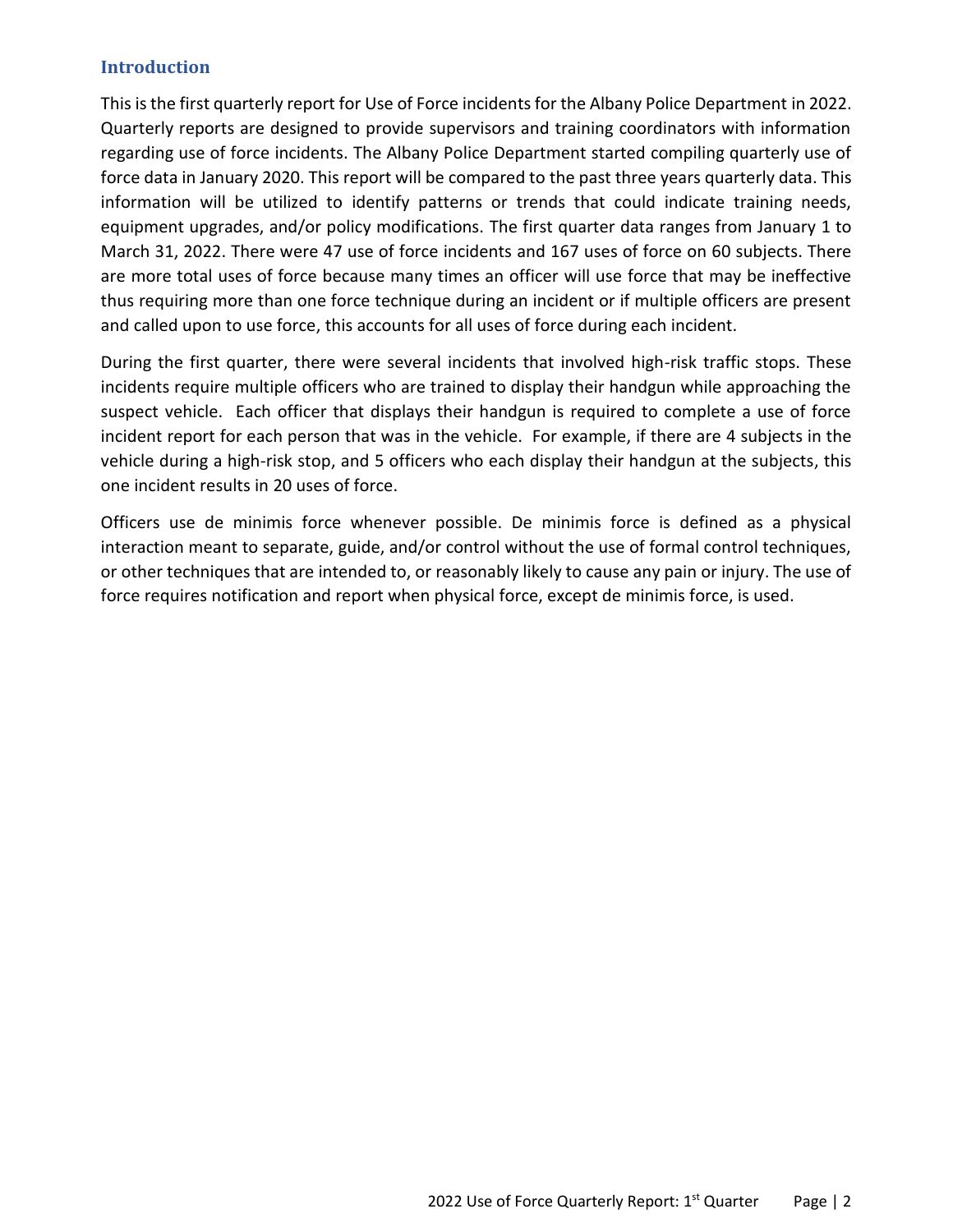#### **Classification of Initiating Call**

The following information outlines the types of calls that initiated the need for use of force by the Albany Police Department. Due to the large number of call types, we have condensed this information into 7 categories.

| <b>Classification of Initiating Call</b> | 01 20 20 |         | 01 2021 |        | 01 2022  |         |
|------------------------------------------|----------|---------|---------|--------|----------|---------|
| <b>Fight or Disturbance</b>              |          | 13.5%   | 9       | 19.6%  | 14       | 29.8%   |
| Assist Other Agency/Warrant              | 15       | 28.8%   | 11      | 23.9%  | 9        | 19.1%   |
| Traffic                                  | 11       | 21.2%   | 7       | 15.2%  | 1        | 2.1%    |
| <b>Property Crime</b>                    | 4        | $7.7\%$ | 5       | 10.9%  | 11       | 23.4%   |
| Mental Health or Suicidal                | 3        | 5.8%    | 3       | 6.5%   | $\Omega$ | $0.0\%$ |
| Drug Related                             | 4        | $7.7\%$ | 1       | 2.2%   | $\theta$ | $0.0\%$ |
| <b>Other</b>                             | 8        | 15.4%   | 10      | 21.7%  | 12       | 25.5%   |
| <b>Total Responses</b>                   | 52       | 100.0%  | 46      | 100.0% | 47       | 100.0%  |

Fight or Disturbance: Assault, Disorderly Conduct, Interfering, Resisting Arrest, Domestic, Harassment, Menacing, Weapons.

**Assist Other Agency/Warrant:** Warrants served by our department, or with our assistance, for other agencies, Wanted Persons.

**Traffic:** Traffic Crime, DUII, Pursuit, Elude, Hit & Run, Careless Driving.

**Property Crime:** Burglary, Theft, Criminal Mischief, Vandalism, Fraud, Shoplifting, Stolen or Recovered Vehicle.

**Mental Health or Suicidal:** Emotionally Disabled Person, Suicidal Subject, Police Officer Hold, Welfare Check.

**Drug Related:** Narcotics warrant or any other incident where drugs were a primary causal factor.

**Other:** Miscellaneous Crime, Public Indecency, Trespass, Curfew, Exclusion, Restraining Order Violation, Sex Offense, Runaway, Suspicious Person, Suspicious Circumstances, Reckless Endangering, MIP, Robbery, Animal Complaints.

#### **Other Factors**

In 2021, we began tracking whether the incident involved a mental health crisis and if the subject was under the influence of alcohol or drugs. In the first quarter of 2022, of the 47 incidents that involved use of force 6 were directly related to a mental health crisis. Of the 60 subjects involved in the 47 use of force incidents, 18 of the subjects were under the influence during the time of the incident.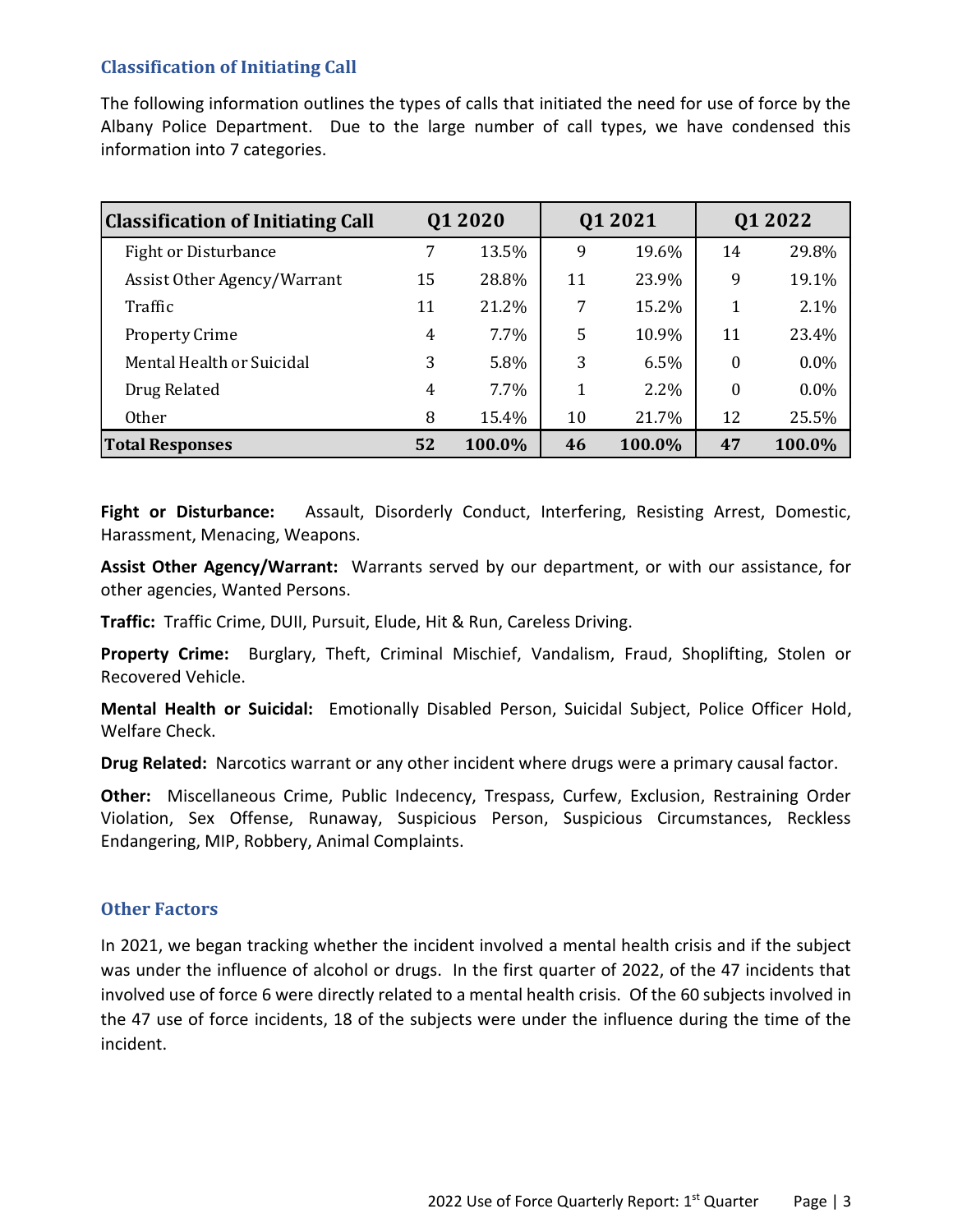# **Breakdown and Comparison of Subjects by Gender, Race, and Age**

| <b>Perceived Gender</b> |    | 01 2020 |    | Q1 2021   |    | Q1 2022 |
|-------------------------|----|---------|----|-----------|----|---------|
| Male                    | 45 | 86.5%   | 37 | 78.7%     | 49 | 81.7%   |
| Female                  |    | 7 13.5% | 10 | 21.3%     | 11 | 18.3%   |
| <b>Total</b>            | 52 | 100.0%  | 47 | $100.0\%$ | 60 | 100.0%  |

| <b>Perceived Race</b> |          | 01 2020 | Q1 2021          |         |                  | Q1 2022 |
|-----------------------|----------|---------|------------------|---------|------------------|---------|
| White                 | 41       | 78.8%   | 39               | 83.0%   | 54               | 90.0%   |
| <b>Black</b>          | 6        | 11.5%   | 4                | 8.5%    | 1                | 1.7%    |
| Hispanic              | 2        | 3.8%    | 4                | 8.5%    | 5                | 8.3%    |
| Native American       | 2        | 3.8%    | $\boldsymbol{0}$ | $0.0\%$ | $\boldsymbol{0}$ | $0.0\%$ |
| Asian                 | $\theta$ | $0.0\%$ | $\overline{0}$   | $0.0\%$ | $\overline{0}$   | $0.0\%$ |
| Unknown               | 1        | 1.9%    | $\boldsymbol{0}$ | $0.0\%$ | $\boldsymbol{0}$ | $0.0\%$ |
| Total                 | 52       | 100.0%  | 47               | 100.0%  | 60               | 100.0%  |

| Age            |    | Q1 2020 |                | Q1 2021 |    | Q1 2022 |
|----------------|----|---------|----------------|---------|----|---------|
| 17 and Younger | 2  | 3.8%    | 5              | 10.6%   | 1  | 1.7%    |
| $18 - 20$      | 1  | 1.9%    | $\overline{4}$ | 8.5%    | 1  | 1.7%    |
| $21 - 30$      | 19 | 36.5%   | 14             | 29.8%   | 21 | 35.0%   |
| $31 - 40$      | 12 | 23.1%   | 18             | 38.3%   | 20 | 33.3%   |
| $41 - 50$      | 13 | 25.0%   | 3              | 6.4%    | 8  | 13.3%   |
| $51 - 60$      | 4  | 7.7%    | 2              | 4.3%    | 8  | 13.3%   |
| 61 and Older   | 1  | 1.9%    | 1              | 2.1%    | 1  | 1.7%    |
| Total          | 52 | 100.0%  | 47             | 100.0%  | 60 | 100.0%  |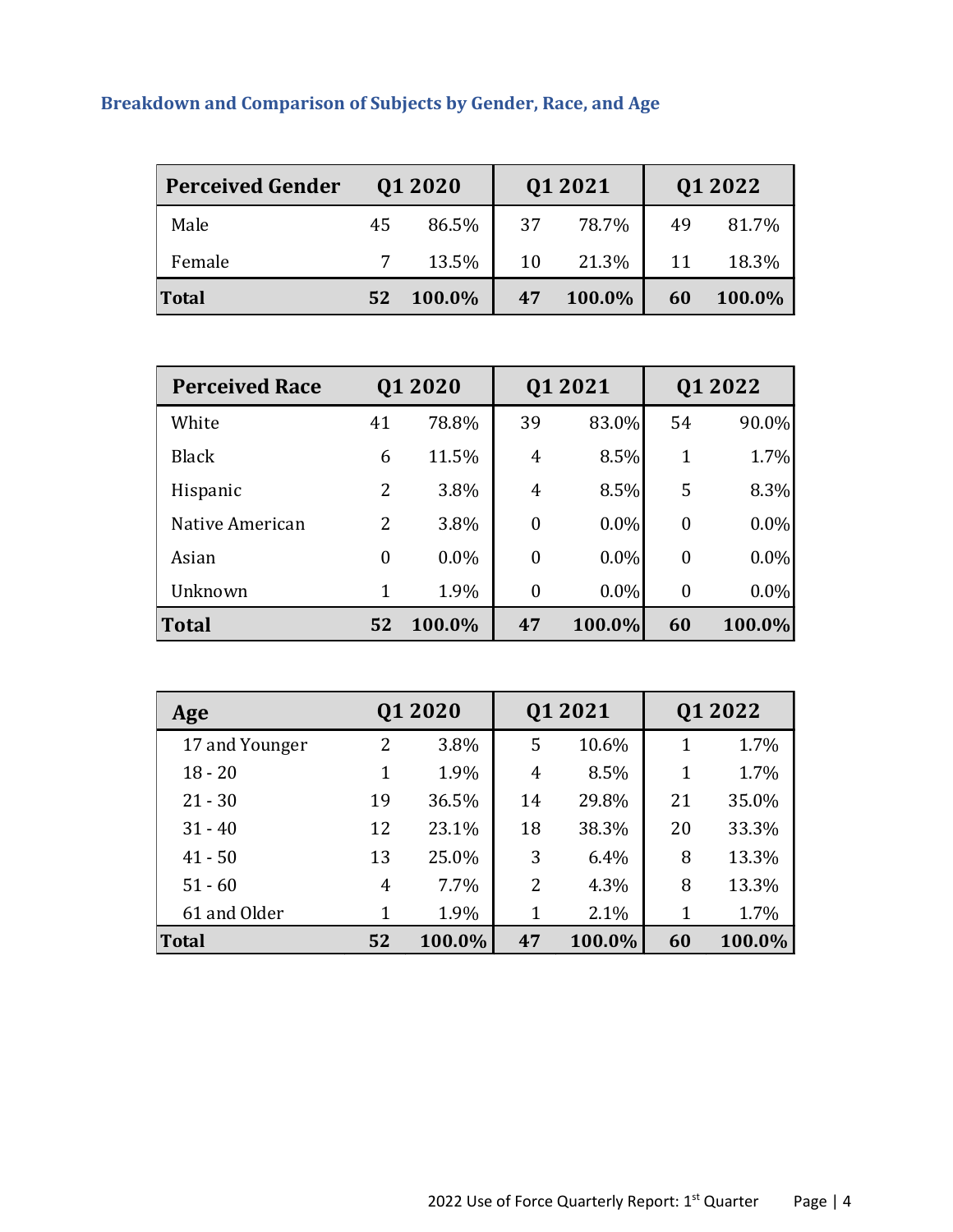# **Day of Week/Time of Day**

| Day of Incident |    | Q1 2020 |    | Q1 2021   |    | Q1 2022 |
|-----------------|----|---------|----|-----------|----|---------|
| Sunday          | 10 | 19.2%   | 9  | 19.6%     | 3  | 6.4%    |
| Monday          | 6  | 11.5%   | 9  | 19.6%     | 4  | 8.5%    |
| Tuesday         | 9  | 17.3%   | 4  | 8.7%      | 4  | 8.5%    |
| Wednesday       | 7  | 13.5%   | 3  | 6.5%      | 11 | 23.4%   |
| Thursday        | 7  | 13.5%   | 6  | 13.0%     | 9  | 19.1%   |
| Friday          | 5  | 9.6%    | 12 | 26.1%     | 7  | 14.9%   |
| Saturday        | 8  | 15.4%   | 3  | 6.5%      | 9  | 19.1%   |
| <b>Total</b>    | 52 | 100.0%  |    | 46 100.0% | 47 | 100.0%  |

| <b>Time of Incident</b> |    | 01 2020 |    | Q1 2021 |    | Q1 2022 |  |
|-------------------------|----|---------|----|---------|----|---------|--|
| $0001 - 0400$           | 17 | 32.7%   | 11 | 23.9%   | 6  | 12.8%   |  |
| $0401 - 0800$           | 2  | 3.8%    | 2  | 4.3%    | 4  | 8.5%    |  |
| $0801 - 1200$           | 4  | 7.7%    | 7  | 15.2%   | 11 | 23.4%   |  |
| $1201 - 1600$           | 8  | 15.4%   | 12 | 26.1%   | 11 | 23.4%   |  |
| $1601 - 2000$           | 11 | 21.2%   | 8  | 17.4%   | 6  | 12.8%   |  |
| $2001 - 0000$           | 10 | 19.2%   | 6  | 13.0%   | 9  | 19.1%   |  |
| <b>Total</b>            | 52 | 100.0%  | 46 | 100.0%  | 47 | 100.0%  |  |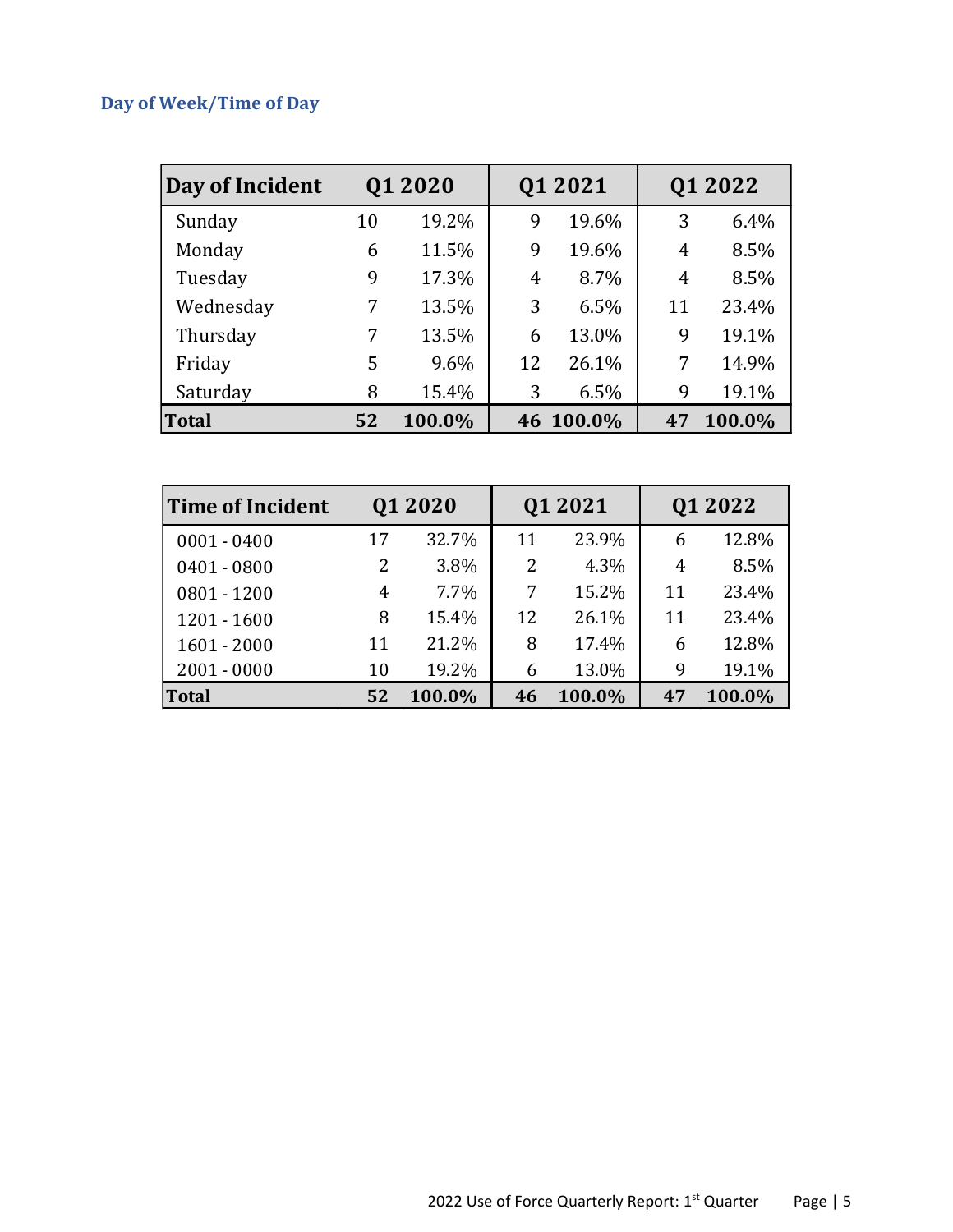#### **Resistance Encountered**

We changed our reporting software to Guardian Tracking in May 2021. During this time our department use of force coordinators assessed our reporting categories and added active resistance and high-risk subjects. Adding these categories created an increase in overall resistance encountered for the current quarter.

| <b>Resistance</b>          |                  | Q1 2020    | Q1 2021          |            |                  | Q1 2022 |
|----------------------------|------------------|------------|------------------|------------|------------------|---------|
| Verbally Aggressive        | 37               | 20.6%      | 24               | 20.3%      | 34               | 13.2%   |
| Push/Shove/Pull            | 26               | 14.4%      | 6                | 5.1%       | 17               | 6.6%    |
| <b>Fighting Stance</b>     | 10               | 5.6%       | 10               | 8.5%       | 17               | 6.6%    |
| Passive Resistance         | 25               | 13.9%      | 17               | 14.4%      | 12               | 4.7%    |
| Attempt to Escape          | 20               | 11.1%      | 13               | 11.0%      | 14               | 5.4%    |
| Other                      | 14               | 7.8%       | 11               | 9.3%       | $\overline{4}$   | 1.6%    |
| Hiding/Barricaded          | $\overline{4}$   | 2.2%       | $\overline{2}$   | 1.7%       | 9                | 3.5%    |
| Elude on Foot/Bicycle      | 15               | 8.3%       | 7                | 5.9%       | 8                | 3.1%    |
| Leg/Knee/Foot Strike       | 3                | 1.7%       | 3                | 2.5%       | $\boldsymbol{0}$ | $0.0\%$ |
| Hand/Elbow Strike          | $\mathbf{1}$     | $0.6\%$    | $\boldsymbol{0}$ | $0.0\%$    | 2                | 0.8%    |
| <b>Stabbing Instrument</b> | $\overline{2}$   | 1.1%       | $\mathbf{1}$     | 0.8%       | 5                | 1.9%    |
| Elude Vehicle              | 10               | 5.6%       | 9                | 7.6%       | 12               | 4.7%    |
| Suicidal                   | 8                | 4.4%       | 6                | 5.1%       | $\mathbf{1}$     | 0.4%    |
| Firearm - Handgun          | 3                | 1.7%       | 3                | 2.5%       | $\mathbf{1}$     | 0.4%    |
| <b>Impact Weapon</b>       | $\mathbf{1}$     | 0.6%       | 6                | 5.1%       | 5                | 1.9%    |
| Firearm - Shotgun          | $\boldsymbol{0}$ | $0.0\%$    | $\boldsymbol{0}$ | $0.0\%$    | $\boldsymbol{0}$ | $0.0\%$ |
| Firearm - Rifle            | $\mathbf{1}$     | $0.6\%$    | $\boldsymbol{0}$ | $0.0\%$    | $\boldsymbol{0}$ | $0.0\%$ |
| OC Chemical Spray          | $\boldsymbol{0}$ | $0.0\%$    | $\boldsymbol{0}$ | $0.0\%$    | $\boldsymbol{0}$ | $0.0\%$ |
| High Risk Subject          |                  |            |                  |            | 80               | 31.1%   |
| <b>Active Resistance</b>   |                  |            |                  |            | 36               | 14.0%   |
| Total                      | 180              | 100.0% 118 |                  | 100.0% 257 |                  | 100.0%  |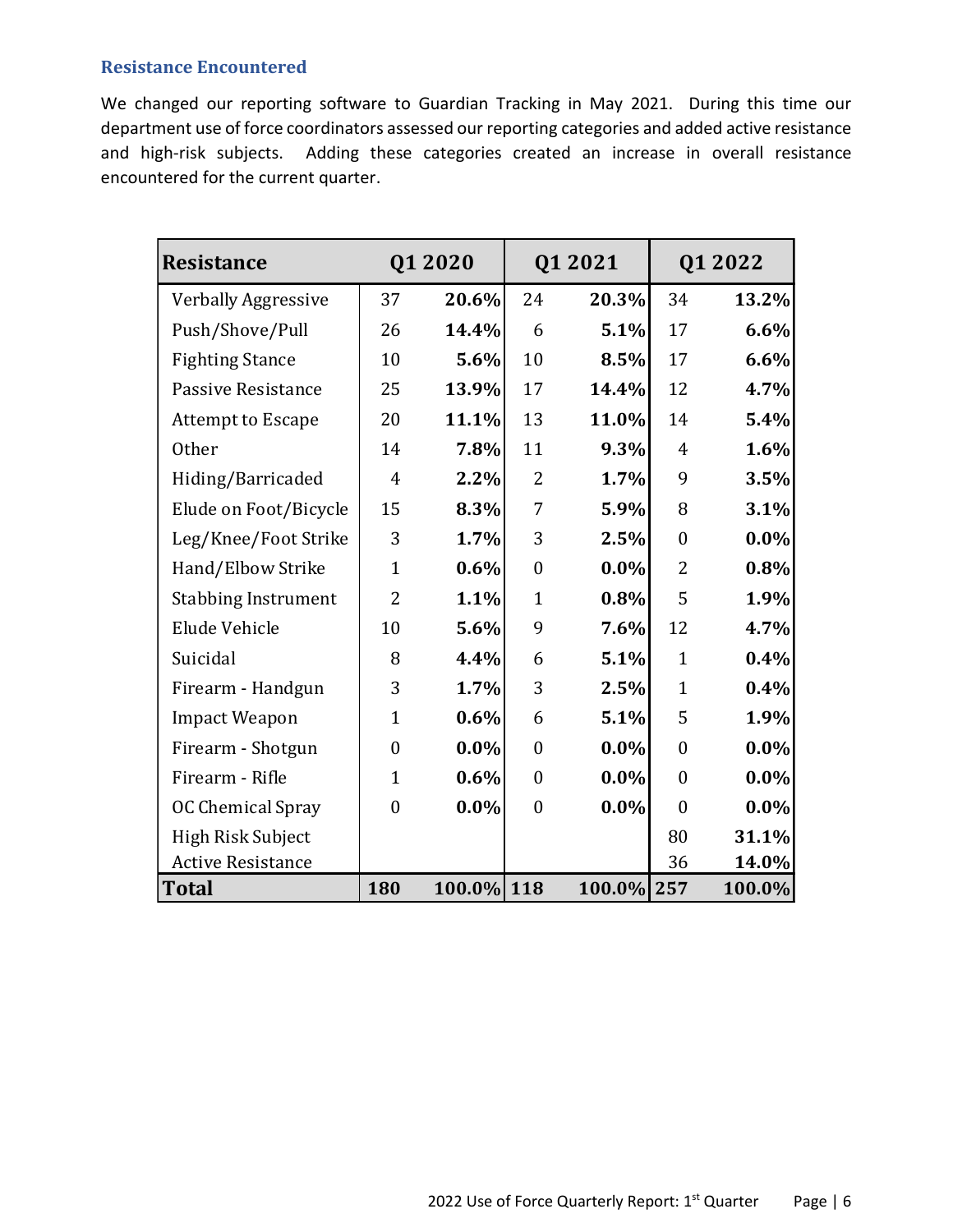| <b>Type of Force Used</b> |                  | Q1 2020 |                  | Q1 2021 |                  | Q1 2022 |
|---------------------------|------------------|---------|------------------|---------|------------------|---------|
| 40mm LL Display           | $\mathbf{1}$     | 0.9%    | 3                | 3.4%    | $\overline{2}$   | 1.2%    |
| 40mm LL Deploy            | $\mathbf{0}$     | $0.0\%$ | $\boldsymbol{0}$ | $0.0\%$ | $\mathbf{1}$     | 0.6%    |
| Arm Bar/Takedown          | 14               | 12.0%   | 7                | 8.0%    | 5                | 3.0%    |
| <b>ASP Baton Display</b>  | $\boldsymbol{0}$ | $0.0\%$ | $\mathbf{1}$     | 1.1%    | $\boldsymbol{0}$ | $0.0\%$ |
| <b>ASP Baton Deploy</b>   | $\mathbf{1}$     | 0.9%    | $\boldsymbol{0}$ | $0.0\%$ | $\mathbf{1}$     | 0.6%    |
| <b>Bent Wrist Lock</b>    | 8                | 6.8%    | 4                | 4.6%    | $\overline{7}$   | 4.2%    |
| Carbine Display           | 3                | 2.6%    | 8                | 9.2%    | 3                | 1.8%    |
| <b>Carbine Deploy</b>     | $\mathbf{0}$     | $0.0\%$ | $\boldsymbol{0}$ | $0.0\%$ | $\overline{2}$   | 1.2%    |
| <b>Escort Hold</b>        | 3                | 2.6%    | 8                | 9.2%    | 10               | 6.0%    |
| <b>Focused Blow</b>       | $\overline{2}$   | 1.7%    | $\boldsymbol{4}$ | 4.6%    | $\overline{2}$   | 1.2%    |
| Hair Hold Takedown        | $\mathbf{1}$     | 0.9%    | $\overline{1}$   | 1.1%    | $\overline{2}$   | 1.2%    |
| Handgun Display           | 21               | 17.9%   | 18               | 20.7%   | 46               | 27.5%   |
| Handgun Fired             | $\boldsymbol{0}$ | $0.0\%$ | $\boldsymbol{0}$ | $0.0\%$ | $\mathbf{1}$     | 0.6%    |
| K-9 Bite                  | $\mathbf{1}$     | 0.9%    | $\overline{2}$   | 2.3%    | $\mathbf{1}$     | 0.6%    |
| K-9 Deploy                | $\overline{2}$   | 1.7%    | $\overline{4}$   | 4.6%    | $\overline{2}$   | 1.2%    |
| K-9 Display               | $\overline{1}$   | 0.9%    | $\overline{1}$   | 1.1%    | 9                | 5.4%    |
| Leg Sweep                 | $\overline{4}$   | 3.4%    | 3                | 3.4%    | $\overline{4}$   | 2.4%    |
| Mandibular Pressure Point | $\mathbf{1}$     | 0.9%    | $\boldsymbol{0}$ | $0.0\%$ | $\boldsymbol{0}$ | $0.0\%$ |
| O.C. Deploy               | $\boldsymbol{0}$ | $0.0\%$ | $\boldsymbol{0}$ | $0.0\%$ | $\boldsymbol{0}$ | $0.0\%$ |
| O.C. Spray Display        | $\boldsymbol{0}$ | $0.0\%$ | $\boldsymbol{0}$ | $0.0\%$ | $\boldsymbol{0}$ | $0.0\%$ |
| <b>Other</b>              | 3                | 2.6%    | $\overline{2}$   | 2.3%    | 13               | 7.8%    |
| Push/Shove                | $\mathbf{0}$     | $0.0\%$ | $\overline{1}$   | 1.1%    | 14               | 8.4%    |
| Shotgun Display           | $\overline{0}$   | $0.0\%$ | $\mathbf{1}$     | 1.1%    | 6                | 3.6%    |
| Subclavian/Shoulder Lock  | $\overline{2}$   | 1.7%    | $\boldsymbol{0}$ | $0.0\%$ | 3                | 1.8%    |
| Tackle/Takedown           | $\mathbf{0}$     | $0.0\%$ | $\overline{c}$   | 2.3%    | 10               | 6.0%    |
| <b>Taser Deploy</b>       | 12               | 10.3%   | $\overline{4}$   | 4.6%    | $\mathbf{1}$     | 0.6%    |
| <b>Taser Display</b>      | 23               | 19.7%   | 9                | 10.3%   | 19               | 11.4%   |
| Wrap Restraint            | 14               | 12.0%   | $\overline{4}$   | 4.6%    | 3                | 1.8%    |
| <b>TOTAL</b>              | 117              | 100.0%  | 87               | 100.0%  | 167              | 100.0%  |